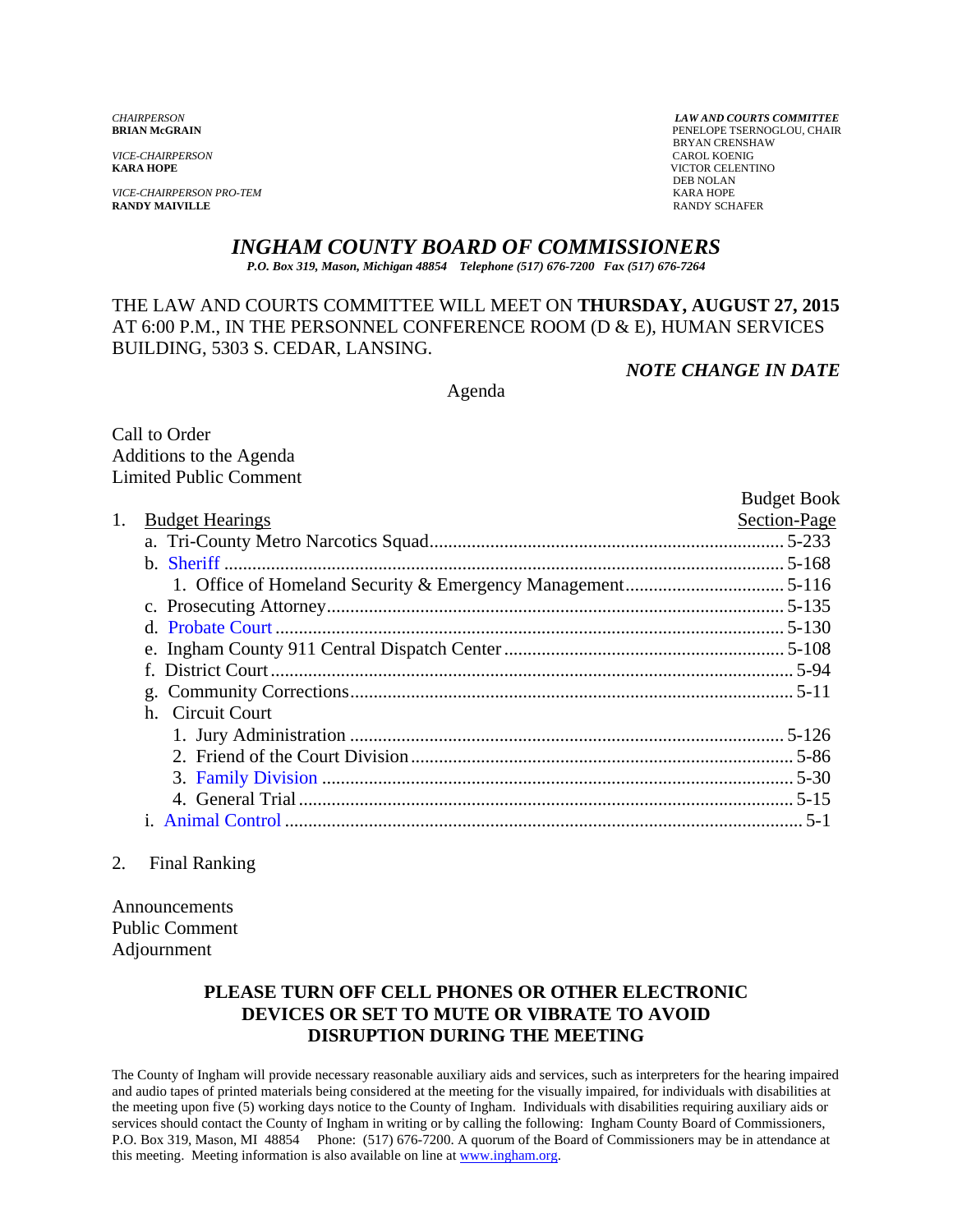# **Agenda Item 1b**

<span id="page-1-0"></span>

| August 18, 2015                        |
|----------------------------------------|
| Law & Courts Committee                 |
| Sheriff Gene L. Wriggelsworth          |
| Z List Items from the Sheriff's Office |
|                                        |

Dear Commissioners:

I would greatly appreciate your consideration in funding the positions I have attached. They will go a long way in helping me provide the level of public safety our citizens expect and deserve.

Thank you. Sincerely, Sheriff Gene L. Wriggelsworth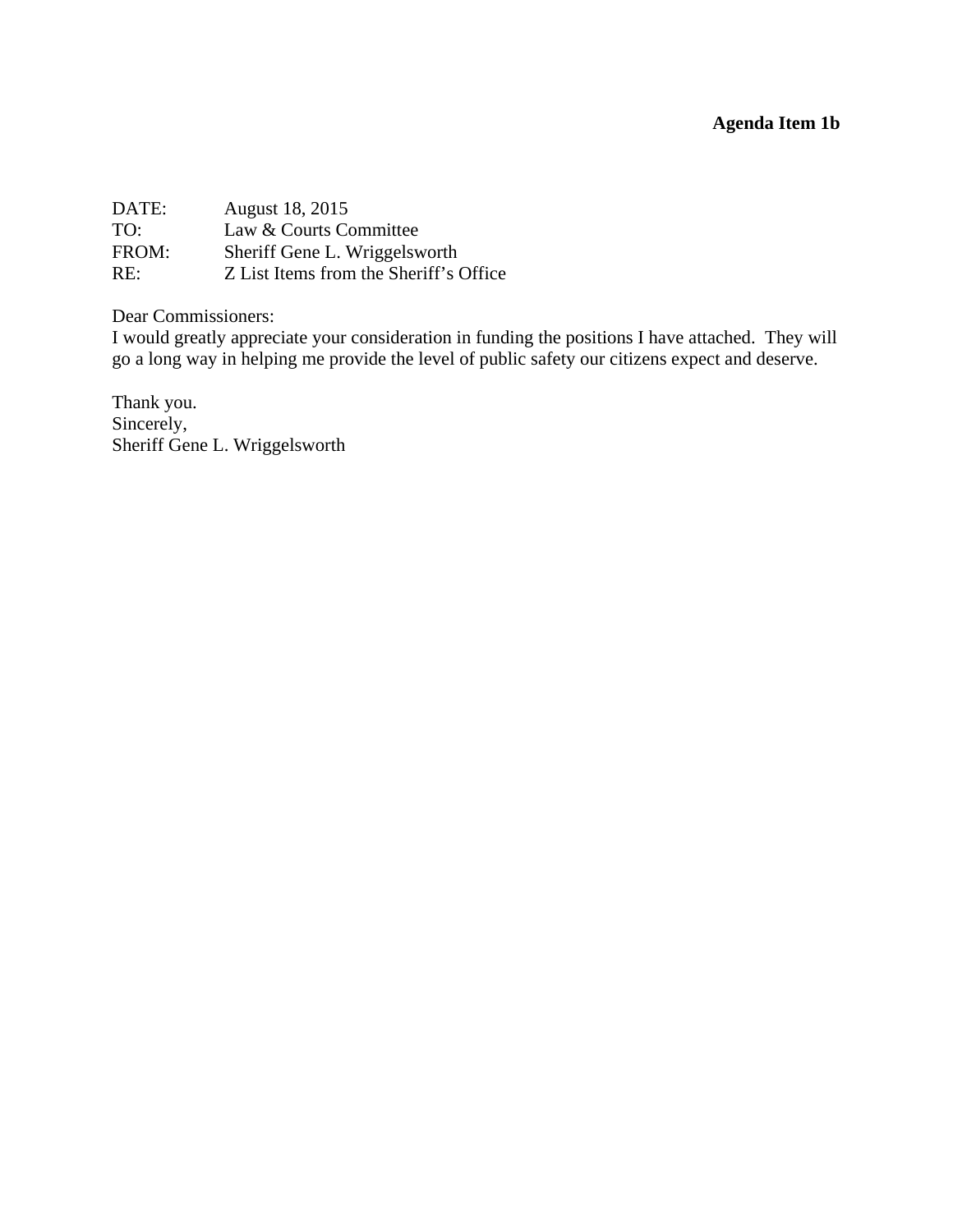#### **2016 SERVICE ENHANCEMENT**

#### **General Description**

The Ingham County Sheriff's Office will be requesting a service enhancement to support its Field Services Division. The factors and circumstances leading to this request are quite well known. Since 2007 the Sheriff's Office has had staffing reductions equaling 39 full-time employees; 34 of those from the general fund. In two recent budget years four of those positions have been replaced; a Field Services Sergeant, a Corrections Deputy, a Field Service Deputy and one Detective. Presently the Sheriff's Office is still operating with 30 fewer general fund full-time employees; eight of those positions were supervisory positions.

The Sheriff's Office is requesting the service enhancement for 2016 include one Field Services Sergeant; Field Service night shift Deputy and one Detective. These additional staff would help support the very minimal law enforcement presence that the Sheriff's Office now provides. It would increase response time to calls for service, provide greater safety and back-up to the Deputies in the field, and increase enforcement of state and local laws. Persons living within the four corners of Ingham County and those traveling through the county from other parts of the state would be safer due to an increased presence, however minimal it may be, that these three additional staff would provide.

#### **Service Impacts**

#### 1. Deputy

Presently the county funds 14full-time positions to provide law enforcement services to the general law townships; however these Deputies are also called upon to assist Deputies in our contracted police service areas of Delhi Township and Webberville and additionally respond to calls for service in Mason, Leslie, Stockbridge, Williamston, as well as Meridian Township, Lansing, East Lansing and Michigan State University.

Some proof of the reduction in staff lies in arrests made by Deputies. In 2007 Deputies made 3.445 arrests: in 2014 Deputies made 1.996 arrests. Of those, 221 drunk driving arrests were made in 2007 and 149 drunk driving arrests were made in 2014. This is a grave reduction in drunk driving arrests. Drunk drivers make the roads very unsafe for all who travel them and lead to unnecessary fatalities on our roadways. In 2013 out county deputies conducted 7,568 vehicle stops and issued 3800 citations. In 2014 out county deputies conducted 8,313 vehicle stops and issued 4,369 citations.

#### 2. Detective

The Ingham County Sheriff's Office is requesting the Board of Commissioners authorize the funding for an additional Detective position. The Sheriff's Office will dedicate 2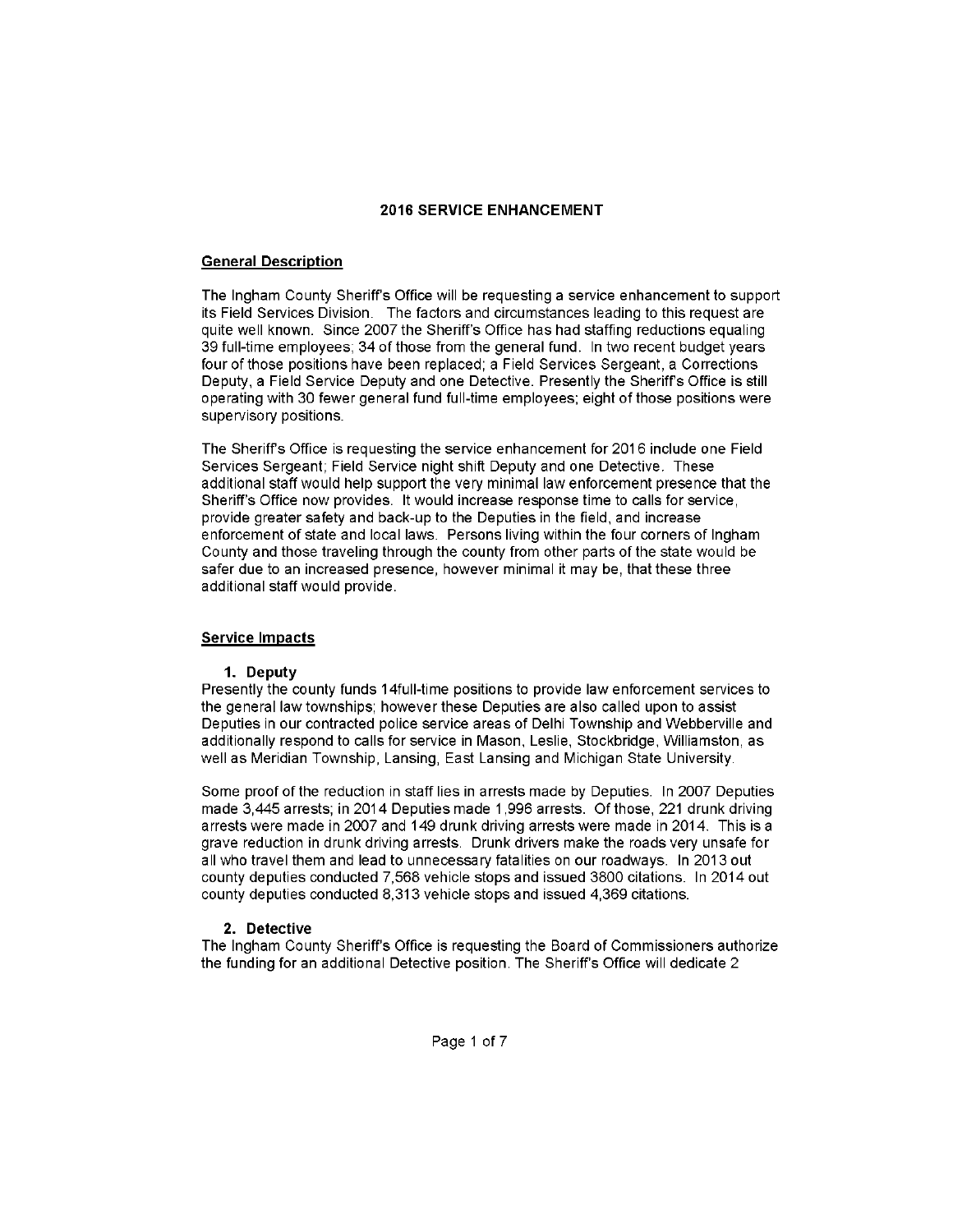detectives (one existing position and one new position) and create a Special Victim's Unit dedicated to the investigation of Child Abuse and Adult Sexual Assault. Hundreds of children and adults are the victims of sexual violence annually in Ingham County. Most people never tell. When a child or adult has the strength to report their experiences against all odds, the Sheriff's Office has the duty to respond professionally to investigate and bring predators to justice.

The Ingham County Sheriff's Office has established itself as a leader in the county in these special victim crimes. Detective Annie Harrison was promoted in 2011 and began taking the bulk of these investigations. The Sheriff's Office has invested in her training which has had a direct effect on increased prosecutions and removing dangerous offenders from the community.

#### **Case Summary for Detective Harrison:**

In 2013 Detective Harrison investigated of 96 cases of child abuse, adult sexual assault and child death. Of these cases, 18 were to assist other agencies in the county who do not have trained investigators; or the investigation crossed jurisdictions within the county.

In 2014 she investigated of 92 cases of child abuse, adult sexual assault and child death. Of these cases, 17 were to assist other agencies in the county who do not have trained investigators; or the investigation crossed jurisdictions within the county.

In 2012 she conducted 83 forensic interviews of children; in 2013 she conducted 58; and in 2014 she conducted 54.

In 2013 and 2014. Detective Harrison sent 16 sex offenders to prison, 7 to jail and 3 to juvenile facilities. Many more are awaiting prosecution.

#### The Problem:

In addition to Detective Harrison's work, approximately 20 cases per year are being assigned to other Detectives.

Detective Harrison's backlog of cases can go back over 8 months. She runs an active case load of approximately 50 open felony level cases.

This backlog is simply unacceptable. The bulk of the caseload is cases of child sexual abuse. These children, the most vulnerable in our community, deserve a specialized unit of highly trained detectives to investigate their cases in a more timely fashion.

#### The Solution:

The Ingham County Sheriff's Office is a leader in the investigation of these crimes; particularly child sexual assault. The Sheriff's Office routinely investigates these sensitive and complex cases on behalf of the smaller agencies in the county who do not have trained investigators in this area. Detective Harrison has shown the impact a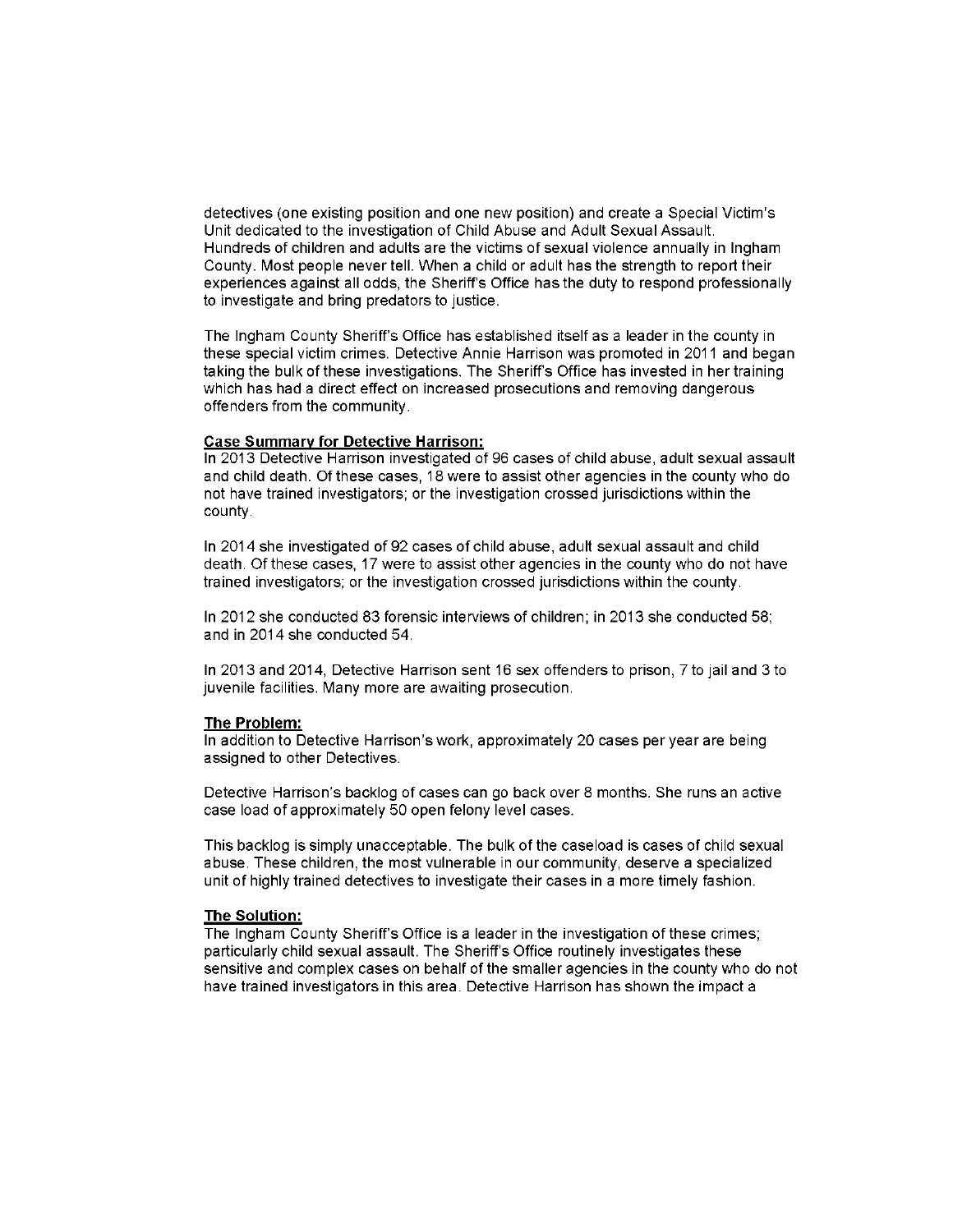quality investigation can have in protecting the community. The next step is the creation of a Sheriff's Office Special Victim Unit with two dedicated detectives.

#### **Cases Highlights:**

Here is just a sample of the cases that Detective Harrison has investigated. Many of these offenders have a long history of not being held accountable for their crimes prior to being investigated by Detective Harrison:

Lawrence Frederick Gibbs, a 58 year old registered sex offender, was sentenced to 25 to 50 years in prison for the sexual assault of 4 young men. During the 2 week trial, 11 men and boys testified that they were assaulted by Gibbs. There were more victims that did not testify. The dates of crimes ranged from the 1970s to 2011. The over 40 year span of horrific sexual abuse has come to an end.

Michael Paul Bensinger, a 21 year old, was sentenced to 3.75 years to 25 years for the rape of a 15 year old girl in Webberville. While at the Ingham County Jail Bensinger attempted to escape. Further, Bensinger had two other sexual assault reports on file at the Sheriff's Office, and those prior acts were used as evidence in this crime.

Jordan John Glaspie, a 19 year old, was sentenced to 1 year jail for the rape of a 14 year old friend. While out on bond awaiting sentencing, the suspect was arrested in Livingston County for another sexual assault.

Craig Raymond Ford, a 40 year old, was sentenced to 6.75 to 25 years for the kidnapping and rape of a Lansing woman. After being picked up in Lansing, the woman was driven by Ford to a remote location on Harper Rd where she was raped and left on the side of the road. She fled to a neighbor's house and called 911. Police located Ford fleeing the scene, arrested him and he confessed that night.

Frederick Arthur Nash, a 77 year old male with a previous prison sentence for the sexual abuse of his 11 year old adopted daughter, was sentenced to 14 to 30 years for the sexual abuse of another victim. Nash confessed to a life long history of sexual abuse.

Dantae Michael Buckner, a 22 year old, was sentenced to 3 1/2 to 10 years for the sexual assault of his 13 year old stepsister. During the investigation the suspect went to Texas, where he was later arrested on the sexual assault warrant working at a Children's Shoe Store and extradited. The suspect faced 7 counts of criminal sexual conduct; however a week-long trial in August that resulted in a hung jury. So the victim would not have to endure a second trial, the prosecutor negotiated a plea to Assault with Intent to commit CSC and Accosting a Child for Immoral Purposes, which resulted in a prison sentence.

Alvin Kushmaul, a 55 year old Aurelius Twp man, was sentenced to 6.25 to 20 years MDOC for the on-going sexual abuse of his 9 year old niece. This investigation began when the child disclosed to a teacher after a lesson in class about personal safety. An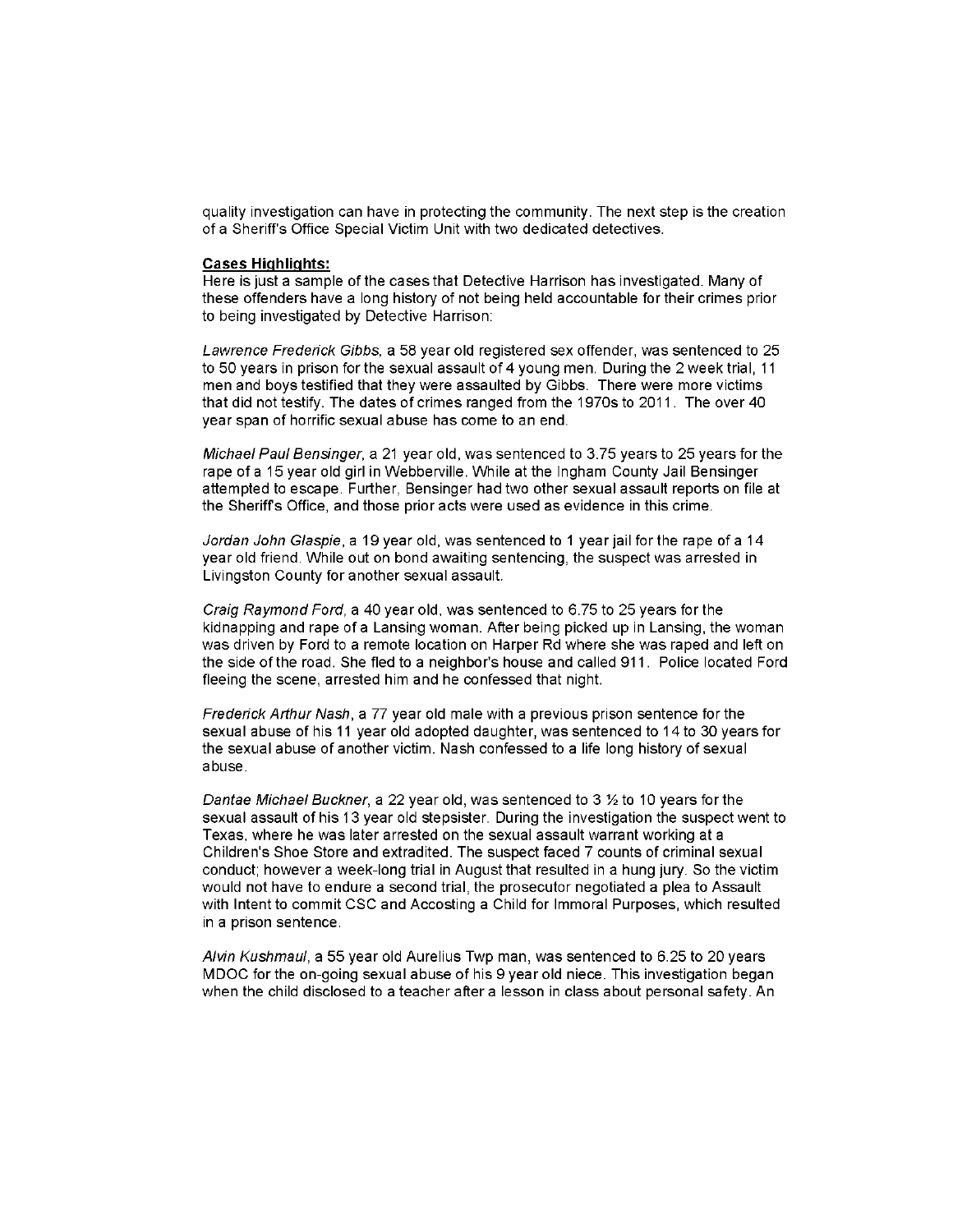investigation began immediately, that ultimately resulted in obtaining a confession from the suspect after an interrogation.

Brandon Turner, a 41 year old, was sentenced to 4.3 years to 15 years prison for the sexual assault of his 16 year old stepdaughter. This case began in January 2012 and because the victim was incapacitated during the assault, we had to wait for the crime lab analysis. After approximately a year, the DNA results came back linking the suspect.

Timothy Fagan, a 20 year old male was sentenced to 2 years 8 months to 15 years prison for the rape of his step-sister. The day after the rape, he wrote an apology letter and turned himself in to police and provided a confession. He had been enlisted in the military and was discharged based upon his conviction.

Nizam Qureshi, a 36 year old, was found quilty on 3 counts of CSC at jury trial. He was sentenced by Judge Draganchuk to 57-180 months prison. Qureshi sexually abused his step-daughter over a 4 year period. This case crossed jurisdictional lines; the child was abused in both Lansing Twp and Meridian Twp.

Theodore Boyd, a 38 year old, pleaded quilty to CSC and was sentenced to 1 year jail. 5 years probation and lifetime sex offender registry. This case was very challenging. He sexually abused his step-daughter and she was so traumatized that she couldn't talk during the forensic interview about the crime. This case began with Williamston PD.

Mandy Ryan, a 33 year old, pleaded quilty to CSC and was sentenced to 1 year jail, 5 years probation and lifetime sex offender registry. She sexually abused her boyfriend's son and engaged in sexually explicit messaging. This case began with Leslie PD.

Danny Burch, a 64 year old, pleaded quilty to CSC and was sentenced to 180-270 months prison. He sexually abused his granddaughter. During the investigation Detective Harrison was able to locate 3 prior act victims (his two nephews and a niece.) Trial began with strong testimony. Just as the Prosecutor announced the victim would be the next witness. Danny Burch clutched his chest and was taken to the hospital for chest pains. In the best interest of all and to avoid mistrial, the Prosecutor allowed for a plea during the trial. He will likely spend the rest of his life in prison. This case began with MSP

James Stanley, a 40 year old, was sentenced to 20-30 years prison for the sexual abuse of his 11 year old daughter. When the family lived in both Ingham and Livingston County, James Stanley "punished" his daughter (for normal childhood misbehavior) by forcing her to take soap and his penis in her mouth. He forced oral sex and ejaculated in her mouth on multiple occasions over a several year period. This investigation began in Livingston County; Det Shutes received a confession from the suspect. He was also sentenced in Livingston County to 15-20 years, concurrent.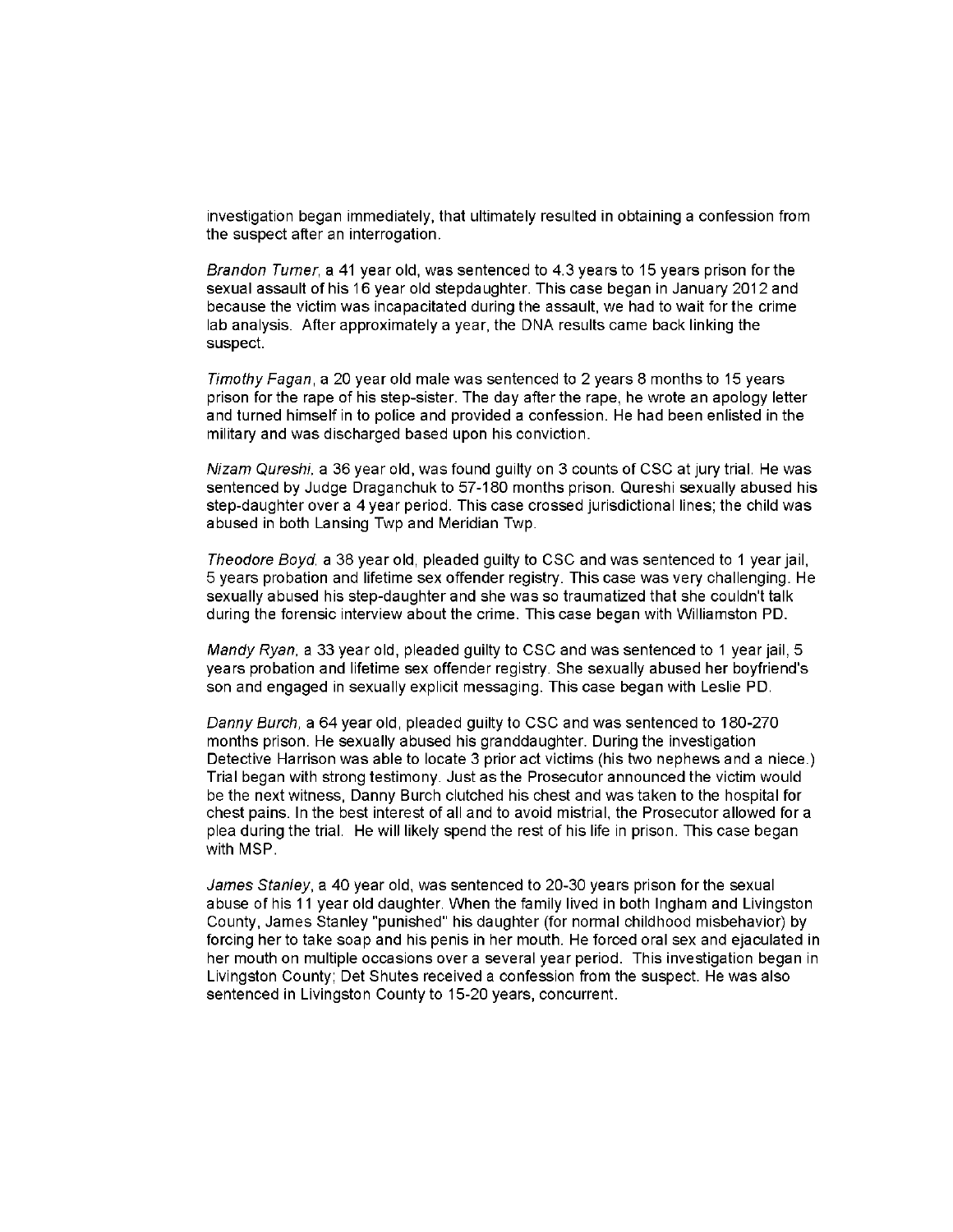Daniel Bates, a 37 year old, pleaded guilty and was sentenced to 9 to 40 years for the sexual abuse of his step-daughter and niece. The reports were taken in 2003 and 2006 by the Sheriff's Office, but were not prosecuted. In 2012 a family member requested a copy of the police report and Detective Harrison became aware of the cases. She read the report and was outraged that this suspect was not punished. She located a third victim who disclosed sexual abuse as well. After a lengthy investigation and then subsequent review by the Prosecutor's Office, a warrant was issued for his arrest. He was extradited from California. Prior to the prelim, the suspect attempted to intimidate witnesses into not appearing. All the victim's ultimately testified and the case was bound over on 10 counts of CSC. The suspect pleaded guilty just prior to trial.

Nathaniel Morrice, a 37 year old, was found guilty a jury trial and sentenced to 25-50 years prison. Nathaniel Morrice orally, vaginally and anally raped his step-daughter between the ages of 5 and 12 years old at their Dansville home.

Joseph Wing, a 34 year old, pleaded guilty to CSC, and was sentenced to 1 year jail, SOR and tether. This case was initially taken by Lansing Twp approximately 10 years ago, prior to the creation of the children's assessment center. The victim was 5 years old at the time and did not disclose to Detectives. The victim came forward as a 16 year old and disclosed of physical and sexual abuse at the hands of her mother's boyfriend, Joseph Wing.

Federico Alvarado, a 71 year old, pleaded guilty and was sentenced to 1 year jail, inpatient alcohol, SOR and lifetime tether. Alvarado sexually abused his neighbor's 8 year old daughter, who he lured into his garage when she was out riding her bike.

Chad Mogg, a 36 year old, pleaded guilty to CSC and was sentenced 36-180 months prison for the sexual abuse of his roommate's 13 year old daughter. This case began with Lansing Twp.

#### **County Wide Efforts:**

Detective Harrison participates in teams, case review and has an active role in the overall community / police response to crimes of sexual violence. She participates in the following:

Teams/Committees

- Chair of Child Death Review
- Member of Capital Area Sexual Assault Response Team
- Sexual Assault Model Policy Group Taskforce to develop policy for the state
- Team Member, Small Talk Multi-Disciplinary Team (MDT)

Small Talk Children's Assessment Center. Detective Harrison is a founding member of Small Talk, the location where children are interviewed and offered free counseling during the process. She plays a significant role, including the following accomplishments: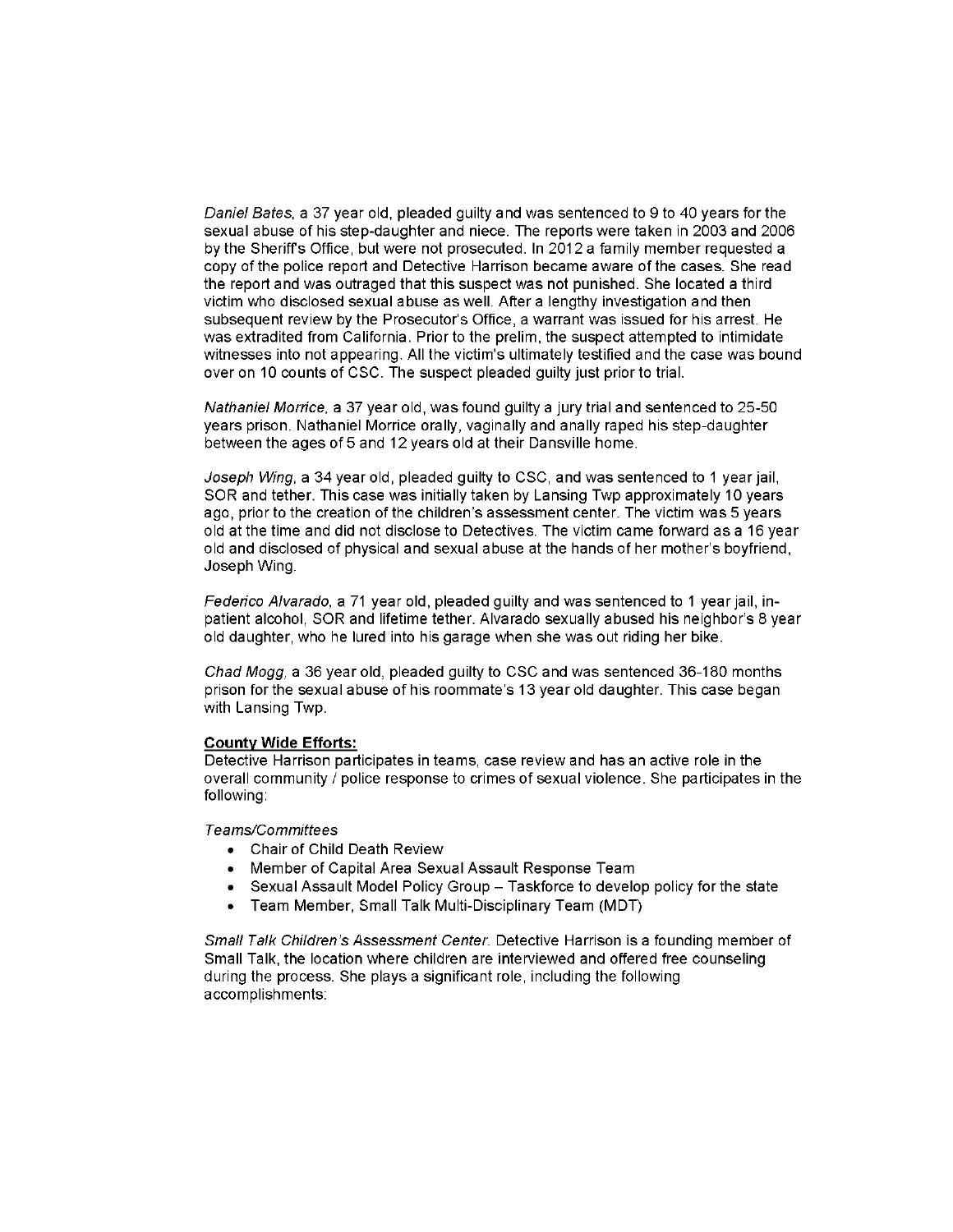- Multiple media, teaching and speaking engagements to advance training for law enforcement and public education
- $\bullet$  Small Talk is now nationally accredited through the National Children's Alliance  $$ a first for Ingham County.
- Sits on the Executive Board for Small Talk and Chairs the Fund Committee
- Is a primary accredited forensic interviewer for Small Talk (assists other agencies without their own interviewer)
- Sits on the Executive Board for the Child Abuse Prevention

#### **The Future:**

The Ingham County Sheriff's Office is a proven leader in the investigation of these crimes.

Research and national data tell us that only 1 in 10 children report sexual abuse and over 90% of perpetrators never face any consequences. We can do better than that in Ingham County, Having a Special Victim's Unit will send a clear message to victim's it is safe to report; to the community that we respond professionally with well trained investigators; and to offenders that they will be held accountable.

One additional detective is necessary to properly investigate these cases.

#### 3. Sergeant

The addition of the Sergeant would allow for more constant supervision of the Deputies providing law enforcement services. Presently, Sergeants from other parts of the Sheriff's Office are called upon to supervise the Deputies in the field but this is not on a frequent enough basis to insure constant and consistent supervision. The Sergeants also respond to calls for service which is uncommon for a county our size.

#### **Cost Benefit/Analysis**

The cost to add one Sergeant, one Detective and one Deputy are as follows:

| <b>TOTAL</b> | \$318,089 | \$352,914         |
|--------------|-----------|-------------------|
| Sergeant     | \$153,886 | \$161,852         |
| Detective    | \$94,265  | \$101,862         |
| Deputy       | \$69,938  | \$89,200          |
|              | Step $1$  | <b>Topped Out</b> |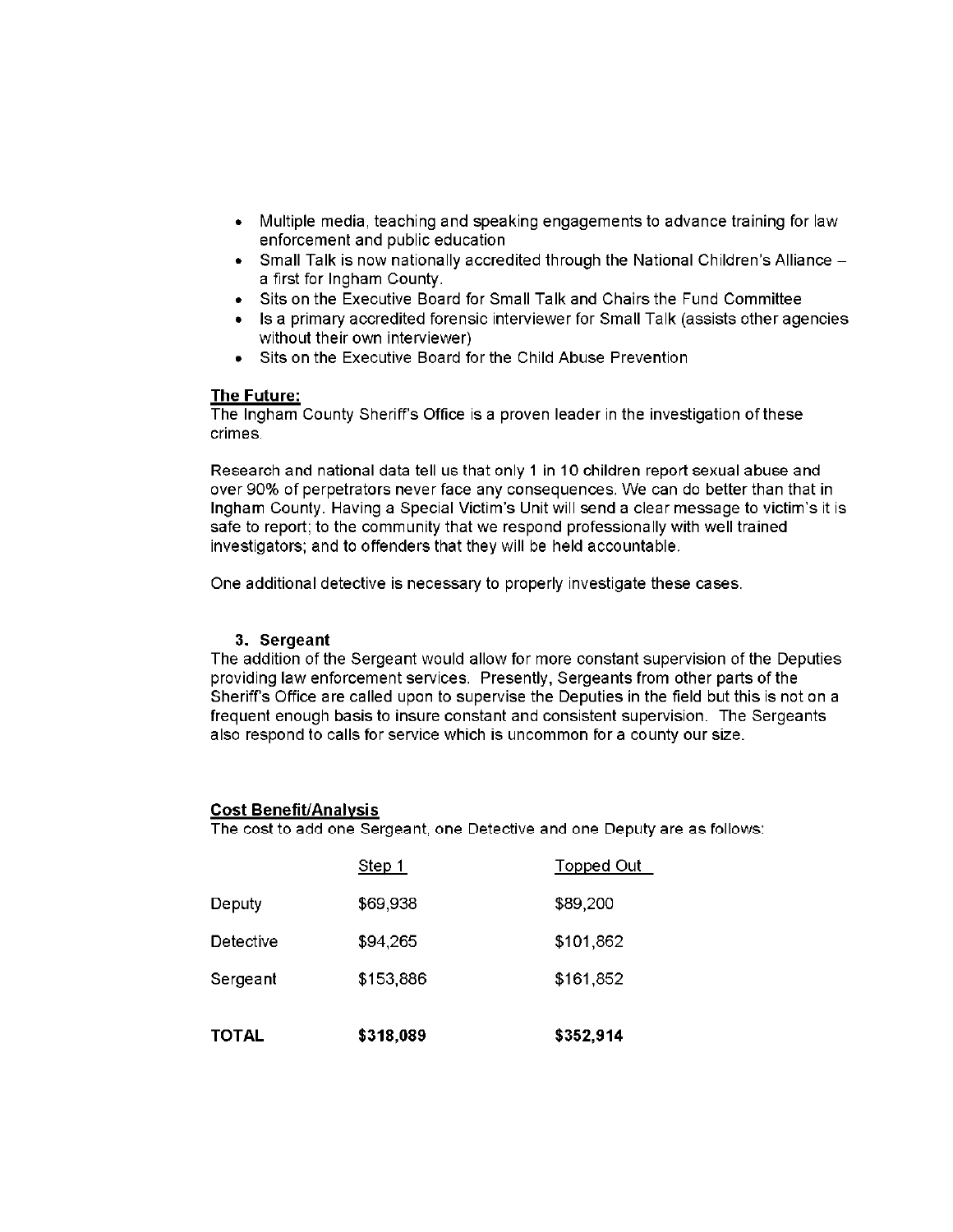It is doubtful the request for service enhancement will lead to any long term or short term savings; however the increased traffic enforcement subsequent to the addition of<br>the previous Deputy should lead to increased revenue for the 55<sup>th</sup> District Court.

There is no doubt these additions to the Sheriff's Office staff will lead to enhanced public safety, enhanced safety for the Deputies, Police Officers and State Troopers who are performing these very dangerous duties, and lead to the arrest of more criminals throughout all of Ingham County.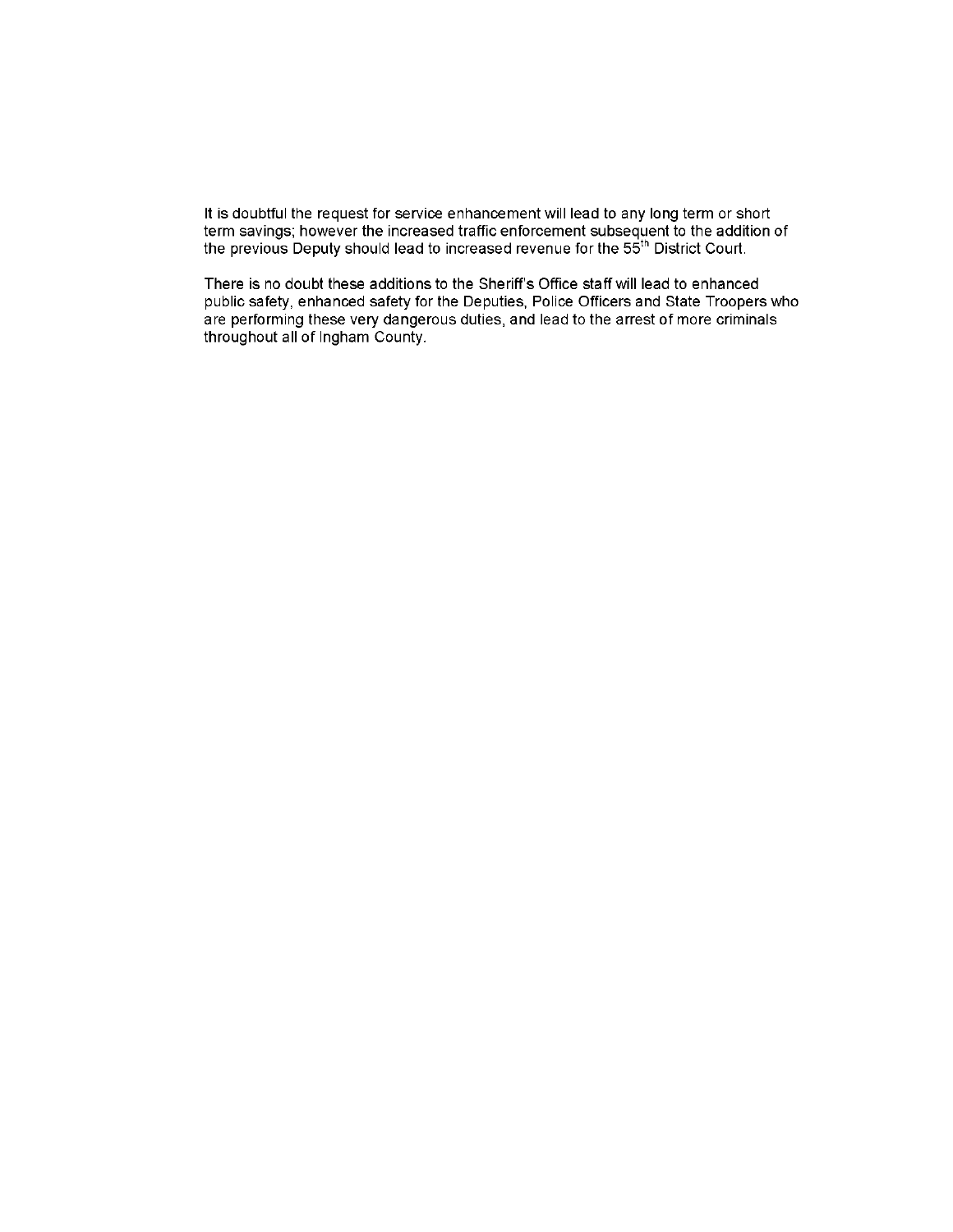# <span id="page-9-0"></span>**MEMORANDUM**

| TO:   | Law and Courts Committee                                             |
|-------|----------------------------------------------------------------------|
| FROM: | George M. Strander<br>Probate Court Administrator & Probate Register |
| DATE: | August 19, 2015                                                      |
| RE:   | Request to Restore Full-Time Position                                |

The Probate Court is requesting an addition of \$21,678 in strategic planning funds (Z list) to our 2016 General Fund (GF) budget in order to support the conversion of our half-time Deputy Probate Register position to full-time. We do not view this as a standard new position request, but rather see it as a way to regain a full-time position we had but lost to budget cuts.

Over the last several years, the Probate Court has experienced a 25% reduction in its Deputy-Probate-Register/Investigator staff in the Probate office. We once had five Deputy Probate Registers along with a Court Investigator. Now, and for some time, we have had no Investigator and only 4.5 FTE of a Deputy Probate Register.

And as our office staff has reduced and stayed at the current lower level, our total caseload (since 2008) has increased 10%. Moreover, we are having to rely more and more on externs to handle required duties, which is a problematic model given the inability to predict how many externs we will have in any given term and their relatively low level of initial expertise with Probate law and our case management system.

We are holding more hearings, processing more receipts, and appointing more guardians ad litem. The lag time on our processing of paperwork has increased. And our guardianship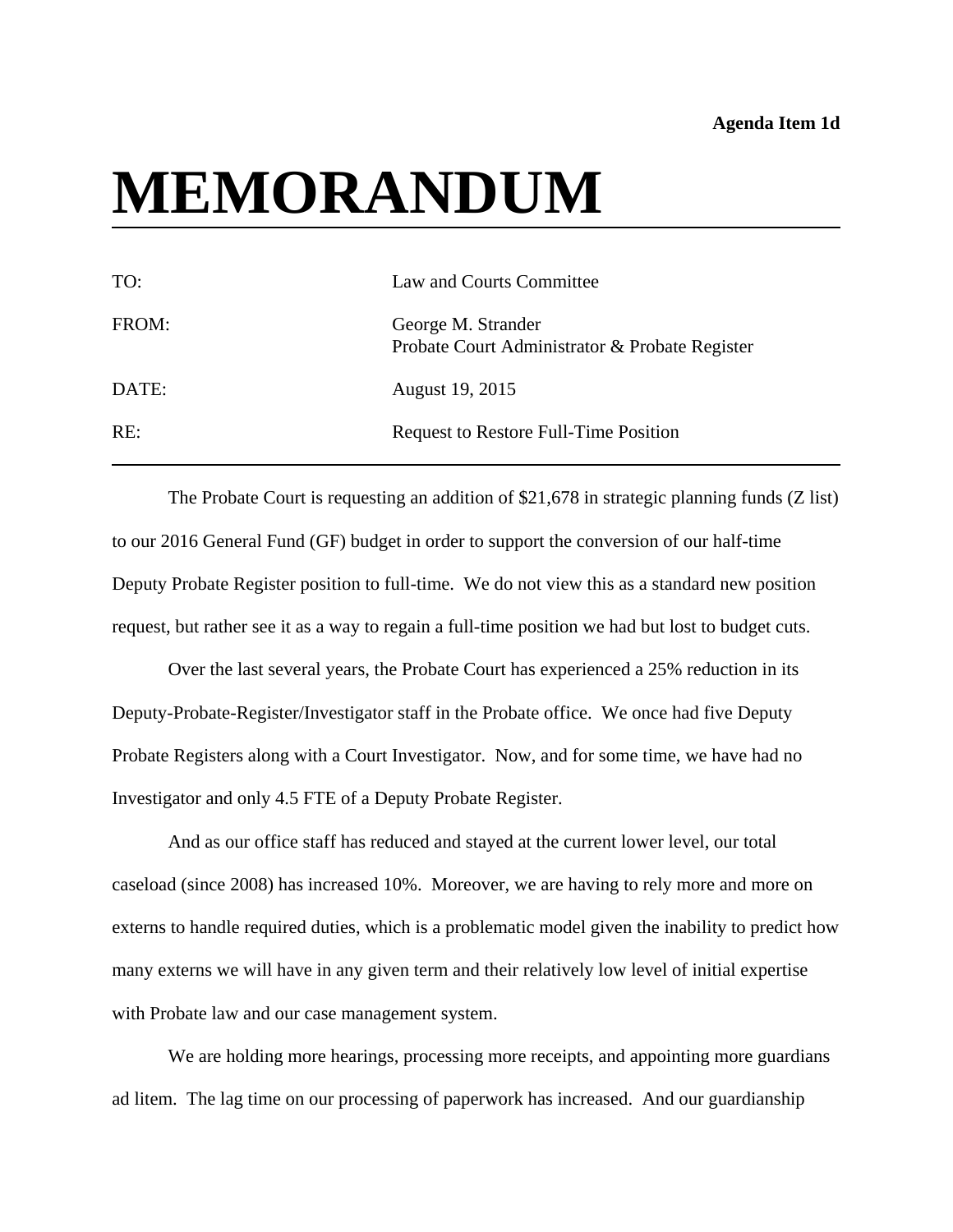numbers are mushrooming, making us concerned this may herald the "silver tsunami" so many experts predict with the aging of the massive Baby Boomer generation.

 All of the evidence would argue to our office having **more** positions to handle the work we have now vis-à-vis the work we had prior. Yet, we now actually have **fewer** positions. Converting our half-time Deputy Probate Register position to full-time would go towards providing us with the resources we need to handle the work we must perform.

Additionally, our request, if approved, would be both easily implemented and modest. We already have the workstation, computer, and phone resources established for our half-time Deputy Probate Register position, and all of these would be used by the full-time position. Also, at a little over \$20,000, this addition would represent a relatively small personnel expense.

 From an equity perspective, it should also be noted that other court GF budgets are recommended by the Controller to receive much in excess of what the Probate Court is scheduled to receive. According to the Controller Recommended Budget Summary, the GF Budget for the Circuit Court/Friend of the Court is scheduled to receive a 13.3% increase, that of the Circuit Court Family Division/Child Care Fund a 2.2% increase, that of the Circuit Court Family Division/GF a 7.0% increase, and that of the District Court a 2.1% increase. The Probate Court, however, with a total GF budget under \$1.5 million, is recommended to receive only a 0.6% increase.

 It should also be noted that over the last several years, as we have lost staff, and as our overall caseload has increased, we have taken several cost-reducing steps in attorney and guardian-ad-litem appointments through contracts, thereby saving us and the county tens of thousands of dollars each year. Given this entire context, we see our request as highly warranted.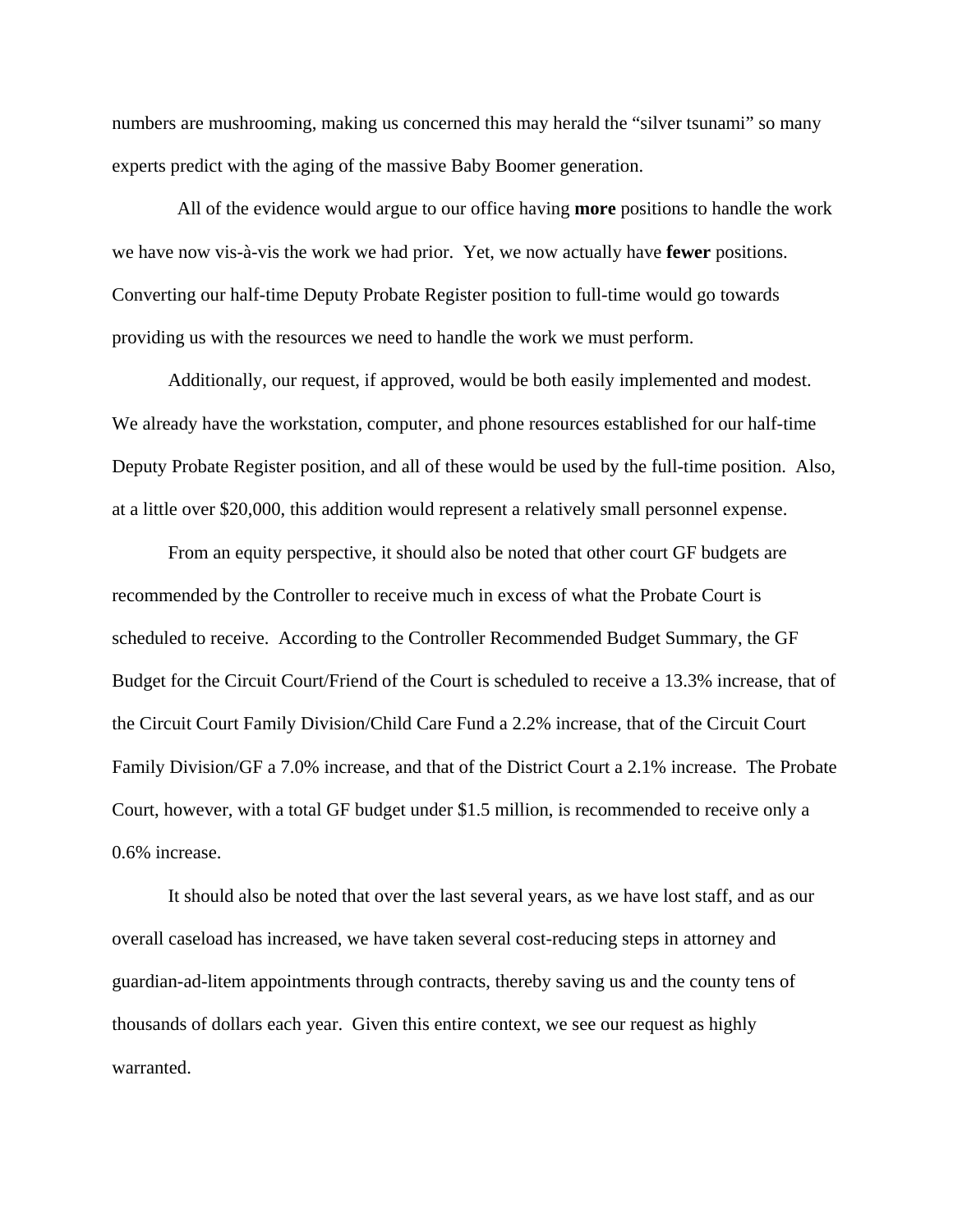# <span id="page-11-0"></span>**MEMORANDUM**

| TO: |  |  | Law and Courts Committee |
|-----|--|--|--------------------------|
|-----|--|--|--------------------------|

FROM: Maureen Winslow

DATE: August 18, 2015

# RE: **2016 Z List Request**

The Family Division respectfully requests the placement of Court Information Clerk on the Z List for the 2016 budget.

# **General Description**

The Ingham County Circuit Court Family Division would like to restore the other half of the Court Information Clerk position that was eliminated in the 2012 budget. The Court Information Clerk position was a Shared Time position when one of the two employees retired in 2011. Given the necessity for General Fund budget reductions, the Family Division agreed to eliminate the vacant half, leaving it for staff in other positions to cover.

The Court Information Clerk is the first person the public communicates with who need to do business in the Family Division. Currently, the position includes an employee who works 40 hours in a 2 week pay period. The other 40 hours are filled by rotating other staff at the reception desk, greeting the public, answering phones, and assisting those that are unsure or unaware of their hearing times, locations and with whom they need to meet. It has proven to be a hardship on those employees as they have many other job duties of their own. Attempting to do their work at the front desk is neither efficient nor productive due to the number of distractions, leaving concentration at a minimum. The employees called upon to cover the Court Information Clerk duties include the Executive Assistant, Scheduling Clerk, Juvenile Data Coordinator, Court Recorders and Unit Secretaries, all at a higher pay scale. Their assigned job duties that cannot be performed at the front desk due to an inability to concentrate include financial reconciliations, data analysis, court transcript production, scheduling hearings on abuse and neglect cases etc.

# **Service Impacts**

Service for the citizens of Ingham County would improve by having consistency in the position of Court Information Clerk which will enhance customer service. Often, members of the public exit the elevator in front of our lobby and are unsure of where they need to go.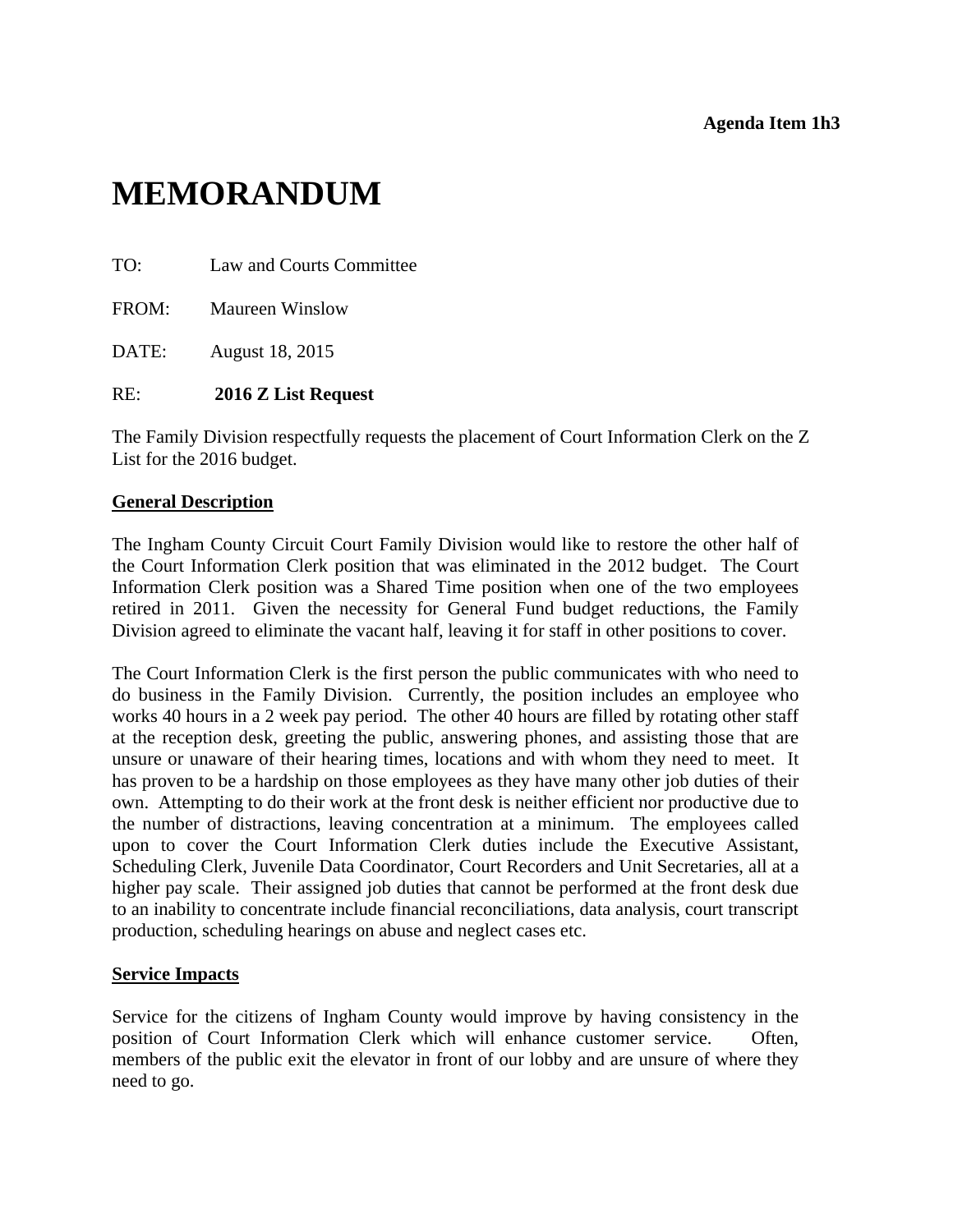Further, the work production from those employees who have to leave their job duties to fill in at the front desk would increase as they will be able to work more efficiently. This would be measured by the increase in productivity and a decrease in the number of errors made given the lack of concentration.

# **Cost/Benefit Analysis**

In order to fill the other half of this position, the Family Division is requesting **\$23,505**. It is anticipated these costs will continue beyond 2016. Employee production will increase and the public will experience consistency in the Court Information Clerk position.

Two of the Commissioners priorities would be met by approving this request:

- 1) Assisting meeting basic needs.
- 2) Supporting public safety.
- 3) Assuring fair and efficient judicial processing.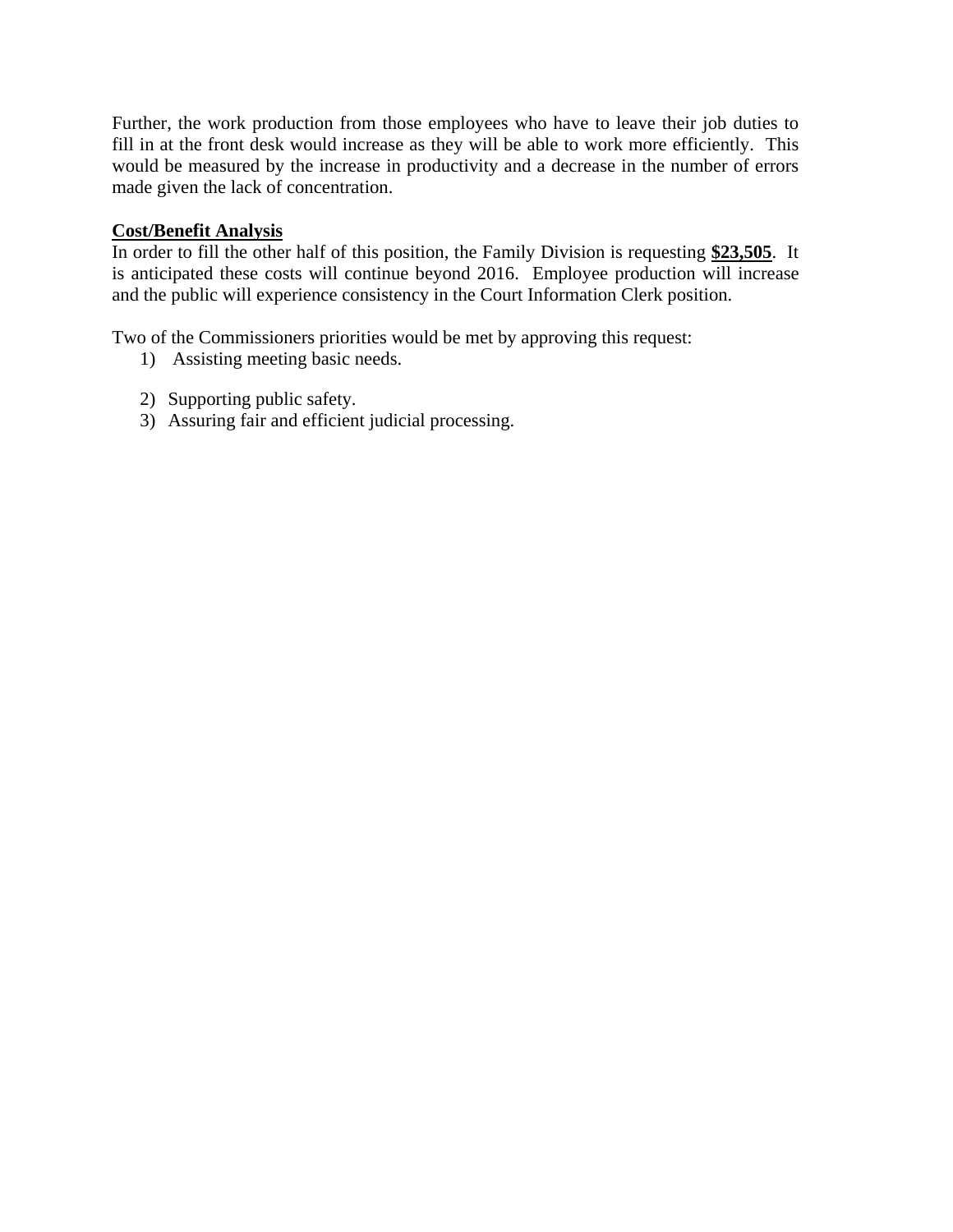# **MEMO**

<span id="page-13-0"></span>

| TO:               | Law & Courts Committee                                             |
|-------------------|--------------------------------------------------------------------|
| <b>FROM:</b>      | Jodi LeBombard, Interim Director                                   |
| CC:               | John Neilsen, Chief Deputy Controller, Anne Burns, Deputy Director |
| <b>REFERENCE:</b> | 2016 Service Enhancement (Additional Personnel)                    |
| DATE:             | August 19, 2015                                                    |

To improve services to County residents and care to the shelter animals, Ingham County Animal Control's (ICAC) first priority would be to increase the part-time veterinarian position to full time. This decision is based on increasing requests for veterinarian services and to increase the efficiencies of the department. Animal owners of the County would be best served with a full time veterinarian on staff.

Currently, the part time veterinarian works 21 hours per week and of those 21 hours 90% of the time is spent performing spay/neuter surgeries. The remainder of the time is spent performing examinations, diagnosing disease, recommending treatment, training staff on the proper protocol to administer medicine/drugs. The veterinarian is also responsible for maintaining medical inventory and the controlled substances drug logs. The veterinarian's current job description calls for the veterinarian to supervise the shelter operators. This is extremely difficult, if not impossible, to accomplish serving as a part-time employee.

Some benefits of having a full-time veterinarian include:

- Greatly reduce the need to utilize outsourced veterinarian services
- Complete more spay/neuter surgeries for current adoptable shelter animals
- Become more attractive to potential grants
- Supervise, evaluate and discipline shelter staff
- Write and create policy & procedures for current medical procedures
- Increased availability to diagnose, treat and provide care for the animals at the shelter
- Increased availability to document daily medical procedures, perform physical exams and keep accurate inventories
- More time to dedicate to potential neglect and cruelty cases
- Provide training to staff, volunteers and potential mentors and/or interns
- Dedicate more time to the research current diseases and the current treatment, the spread of infectious disease including detection and prevention
- Expand our current veterinarian services to the public including vaccinations, preventative care and spay/neuter programs

The biggest road block to any new position is funding. Increasing the veterinarian position from part-time to full-time would not only increase the weekly salary to 40 hours vs. 21 hours it would also increase the benefit package including health care, workers compensation, MERS, etc. The projected increase for the 2016 budget would be \$35,662.